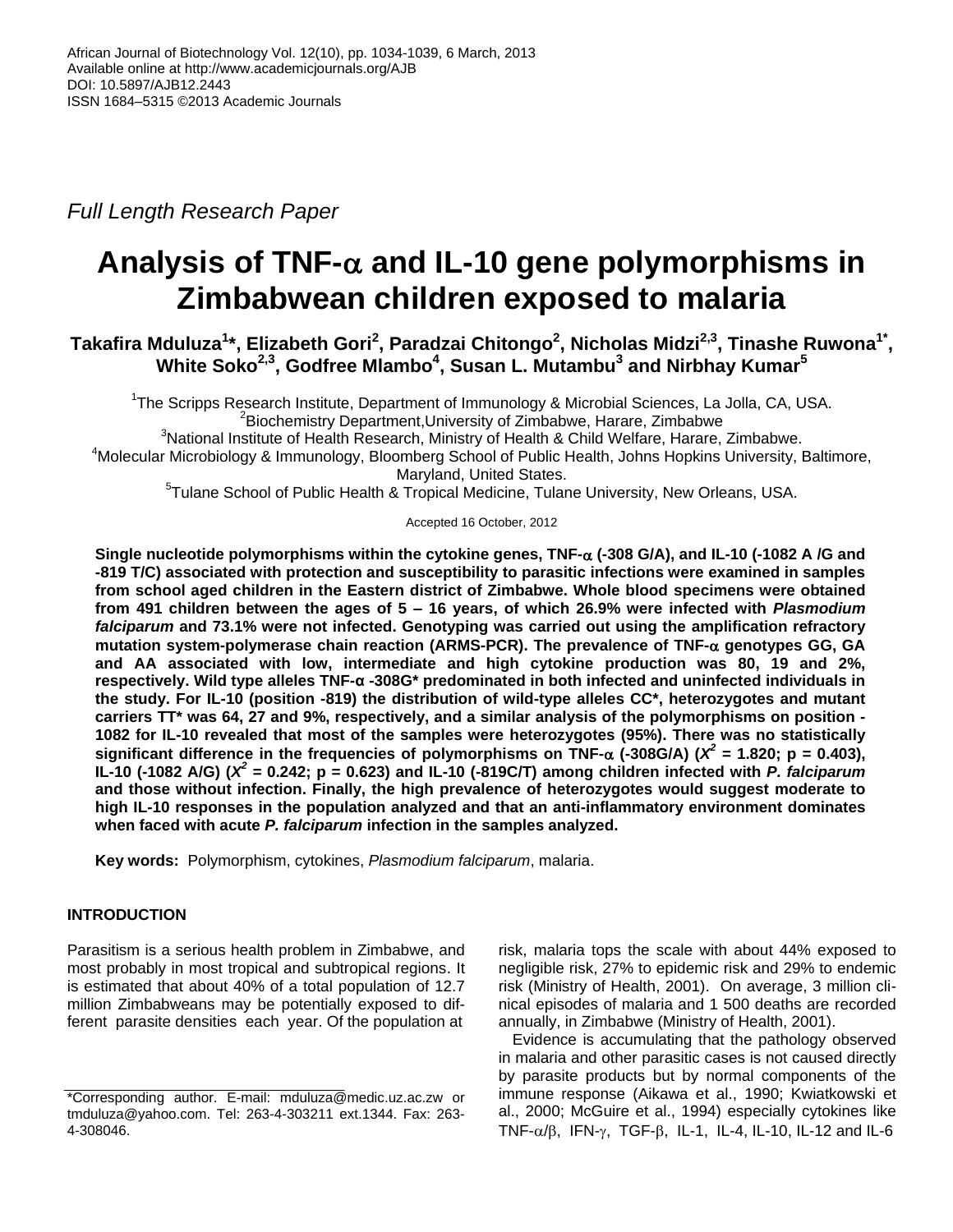(Day et al., 1999; Kwiatkowski, 1999; Mazier et al., 2000; Upperman et al., 2005). The virulence of malaria appears to be inversely related to the capacity of the parasite to induce production of protective cytokines where TNF- $\alpha$ and IFN- $\gamma$  are central to this process (Grau et al., 1989; Kwiatkowski, 1999). Furthermore, cytokines are thought to induce severity in malaria and other parasitic infection with production of free radicals that have an impact on the immuno-regulatory cells. Transmission patterns are core to the severity of infection and sometimes this is related to host immune development (Aikawa et al., 1990; Theander, 1992). Host response to infections differs amongst individuals and this information is essential in the development of vaccines. Immunological markers of susceptibility and resistance to infection are often useful in predicting progression and development of disease severity (Riley et al., 2006). The link of the cytokine levels to isotype production and dominance requires further elucidation. This study looked at the frequencies of major single nucleotide polymorphisms of essential cytokines that are involved in pro- and anti-inflammatory responses and relationship to plasma levels. The overall goal being to understand immune mechanism during infection and the immune response in individuals who reside in a malaria endemic area but resist development of clinical illness. Results from this study should give insight into understanding infection patterns, protective indices of immunity and would be of value to vaccine development and the communities resident in areas of high seasonal malaria.

### **MATERIALS AND METHODS**

### **Study area and population**

The study was conducted among 491 primary school children (aged 6 - 17 years) living in Burma Valley commercial farming area. Burma Valley borders with Mozambique and is located in Mutare district, Manicaland Province.

### **Study design, inclusion and exclusion criteria**

A cross sectional study that involved screening of study participants for *Plasmodium falciparum* was conducted. This was part of the longitudinal study investigating the distribution of mixed infection with schistosomes, soil transmitted helminths and *P. falciparum* among primary school children living in rural and commercial farming areas in Zimbabwe. All children attending each primary school were eligible. Demographic data that includes age, gender and the village where participants lived was recorded onto a questionnaire.

#### **Blood collection and detection of** *P. falciparum*

Approximately, 5 ml of venous blood was collected into EDTA tubes for thick blood smears for malaria diagnosis and DNA extraction for cytokine single nucleotide polymorphism (SNPs) determination and serum cytokine assays. *P. falciparum* was diagnosed by microscopic examination of thick blood smears stained using the Giemsa

technique (Cheesbrough, 1998). The presence of either ring forms or gametocytes was conclusive diagnosis of *P. falciparum* infection and the parasites were counted against 200 leukocytes. Children diagnosed positive for *P. falciparum* were treated with a combination of chloroquine, sulphadoxine and pyrimethamine (SP) according to local malaria case management guidelines, at that time (EDLIZ, 2006). Treatment for malaria was based on either clinical symptoms or parasitological results.

#### **Ethical consideration**

The University of Zimbabwe and The Medical Research Council of Zimbabwe (MRCZ/A/993) gave ethical approval for the study. Inclusion of children into the study took place after free individual, parental and school authority informed consent.

### **Cytokine assays**

The serum levels of the cytokines TNF-α and IL-10 were evaluated by indirect enzyme-linked immunosorbent assays (ELISA), using pairs of cytokine-specific monoclonal antibodies provided by the commercially available test (BD, Biosciences - Pharmingen, San Diego, CA, USA). All tests were performed according to the manufacturer's instructions. Each plate included a standard curve of recombinant human cytokine run in parallel with the samples, and the limit of detection was 2000 *p*g/ml. All samples were measured in duplicate, and the mean of the two values of optical density was used for all analyses.

#### **DNA extraction genotyping TNF- and IL-10 genes**

Blood collected into EDTA tubes was used for DNA extraction using the FlexiGene (cat #. 51204) following the manufacturer's instructions. Frozen blood was thawed at 37°C with constant agitation. The DNA concentration was determined using UV spectrophotometer and the sample was kept frozen at -20°C, only to be thawed just before performing PCR amplifications. IL- 10 -1082, - 819 and TNF- $\alpha$  -308 were typed using amplification refractory mutation system-polymerase chain reaction (ARMS-PCR) as described by Perrey et al. (1999). The primers used (Table 1) were obtained from Sigma Genosys, USA and Taq DNA polymerase (Invitrogen, USA).

The thin walled 0.2 ml PCR tubes strips and lid chains were obtained from Sarstedt, Germany. Briefly, two different 5′ primers respectively specific for wild type and mutant separately mixed to a 3′ generic primer, with a final concentration of polymerase, 200 μM each deoxynucleotide, 1x reaction buffer and 0.5 μM of each specific primer mix. About 5 µl of primer mix A (mixture of primer and generic primer) was added into the specific tubes for each sample, while primer mix G (mixture of generic primer and primer G) was added into the G tube. Five microlitres of about 30 –150 ng of template DNA was finally added into the specific tubes and the tubes loaded onto a thermocycler (GeneAmp® PCR System 9700). ARMS-PCR for amplification of IL10 (–1,082 G/A, –819 C/T) alleles and TNF- $\alpha$  (-308 G/A) alleles was used, under the following conditions: amplification consisted of a 1-min denaturation step at 95°C; 10 cycles of 15 s at 95°C and 50 s at 65°C and 40 s at 72°C; and 20 cycles of 20 s at 95°C, 50 s at 59°C, and 30 s at 72°C, followed by cooling to 4°C.

### **Detection of amplicons**

The PCR products were detected by electrophoresis on 2% agarose gels prepared in 1x TBE (45 mM Tris-borate, 1 mM EDTA)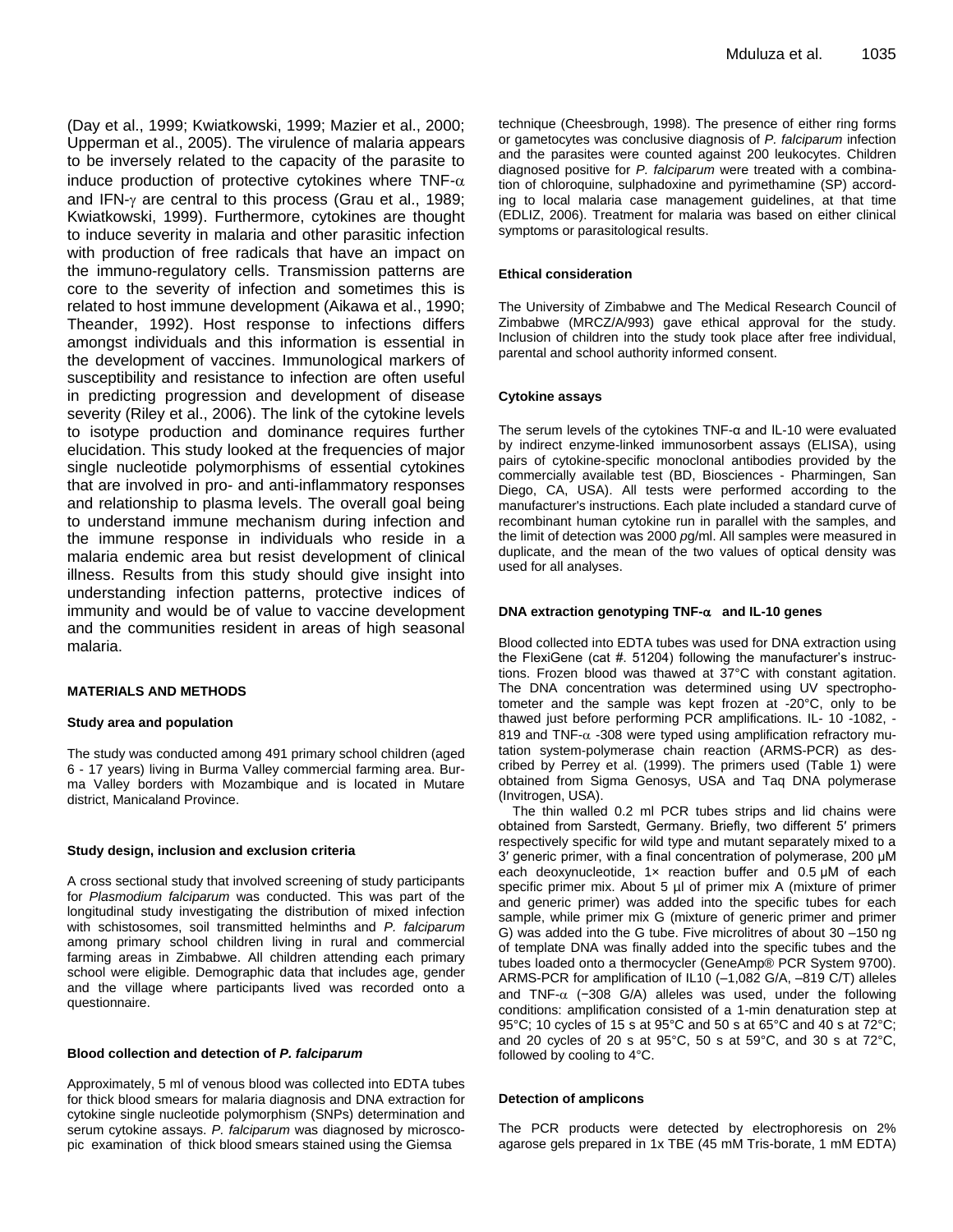| <b>Cytokine</b> | nt      | <b>Mutation</b>   | Primers (5'-3')                     | Product size (bp) |
|-----------------|---------|-------------------|-------------------------------------|-------------------|
|                 |         |                   | A: AGG TTT TGA GGG GCA TTG          |                   |
| TNF- $\alpha$   | $-308$  | $G \rightarrow A$ | G: AGG TTT TGA GGG GCA TGA          | 184               |
|                 |         |                   | Generic: CAG CGC AAA ACT TCC TTG GT |                   |
|                 |         |                   | A: TAA GGC TTC TTT GGG AG           |                   |
| $IL-10$         | $-1082$ | $A \rightarrow G$ | G: TAA GGC TTC TTT GGG AA           | 258               |
|                 |         |                   | Generic: TAA ATA TCC TCA AAG TTC C  |                   |
|                 |         |                   | C: CCC TTG TAC AGG TGA TGT AAC      |                   |
| $IL-10$         | $-819$  | $C \rightarrow T$ | T: ACC CTT GTA CAG GTG ATG TAA T    | 233               |
|                 |         |                   | Generic: AGG ATG TGT TCC AGG CTC CT |                   |

**Table 1.** List of wild type, mutant and generic primer sequences used in the determination of the single nucleotide polymorphisms.

**Table 2.** Correlation analyses of cytokine levels, parasitaemia and cytokine genotypes. Pearson's correlation test was used to examine statistical correlations.

| <b>Parameter correlation</b> | Parasitaemia (n)               | <b>IL-10 Concentration</b> | $TNF-\alpha$ concentration  |
|------------------------------|--------------------------------|----------------------------|-----------------------------|
| Parasitaemia                 | n/a                            | $0.040(409)$ ; p= 0425     | $r = 0.036(405); p = 0.475$ |
| TNF- $\alpha$ -308 genotypes | $r = 0.039(397)$ ; $p = 0.440$ | n/a                        | $0.867$ (397); P < 0.001    |
| IL-10 (1082) genotypes       | $r = 0.0258(407); p = 0.575$   | 0.156 (407); p<0.001       | n/a                         |
| IL-10 (819) genotypes        | $r = 0.019(407); p = 0.709$    | R=0.882 (409); p< 0.001    | n/a                         |

buffer at pH 8.3 and stained with ethidium bromide (0.5  $\mu$ g/ml). The products of wild type primer and mutant primer were loaded next to each other. Electrophoresis was carried out at constant voltage of 90 - 120 V for 45 min. The reference 100 bp DNA ladder (BioLabs, New England) was included in the middle row of each 50 loads. The gels were viewed on a UV trans-illuminator (eagle eye). Images were printed and presence or absence of mutation scored from the printouts.

### **Statistical methods**

Data was analyzed using Statistical Package for Social Scientists (SPSS) version 8.0 for Windows, SPSS inc. Chicago, USA. Analysis of variance was used to determine the difference of haemoglobin levels in different infection status. Pearson correlation analyses were performed to determine correlations among parasitaemia, cytokine levels and SNPs. Statistical significance for all analysis was determined at 5% alpha level.

## **RESULTS**

## **Parasitology**

Four hundred and ninety one (491) children were recruited into the study and 50.4% of these were males. The overall mean (SD) age for the study population was 10.3 years (2.3), range (6 - 17 years). Mean ages (95% CI) for males and females were 10.5 years (10.4 - 10.7 years) and 10.0 years (9.9-10.1 years), respectively. The voluntary and invasive (venous blood collection) nature of our study influenced compliance of participants; hence not all children were able to provide blood samples. The prevalence of malaria was 26.9% (132/491). Malaria was equally distributed between males and females.

Only *P. falciparum* species were found in the study subjects. The study population had various levels of parasitaemia but all fell in the mild malaria category as determined by the quantitative diagnosis (mean  $= 1627$ parasites/ $\mu$ l of blood, SxSE = 810). There was however no correlation between genotypes and parasitaemia with correlation coefficient of r; ( $r = 0.039$ ;  $p = 0.440$ ), ( $r =$ 0.0258;  $p = 0.575$ ) and (r = 0.019;  $p = 0.709$ ), respectively for TNF- $\alpha$  (-308), IL-10 (-1082) and IL-10 (-819). Analysis of parasite density against cytokine levels revealed lack of statistically significant difference for all cytokine genotypes (TNF- $\alpha$  -308, p = 0.391), IL-10 -1082,  $p = 0.219$ ) (Table 2). Correlation analysis of TNF- $\alpha$  (-308) IL-10 (-1082) and IL-10 (-819) showed no significant relationship between parasite density and genotypes at each of the three loci studied.

## Effect of genotype on serum concentrations of  $TNF-\alpha$ **and IL-10 cytokines**

Circulating concentrations of TNF- $\alpha$  and IL-10 were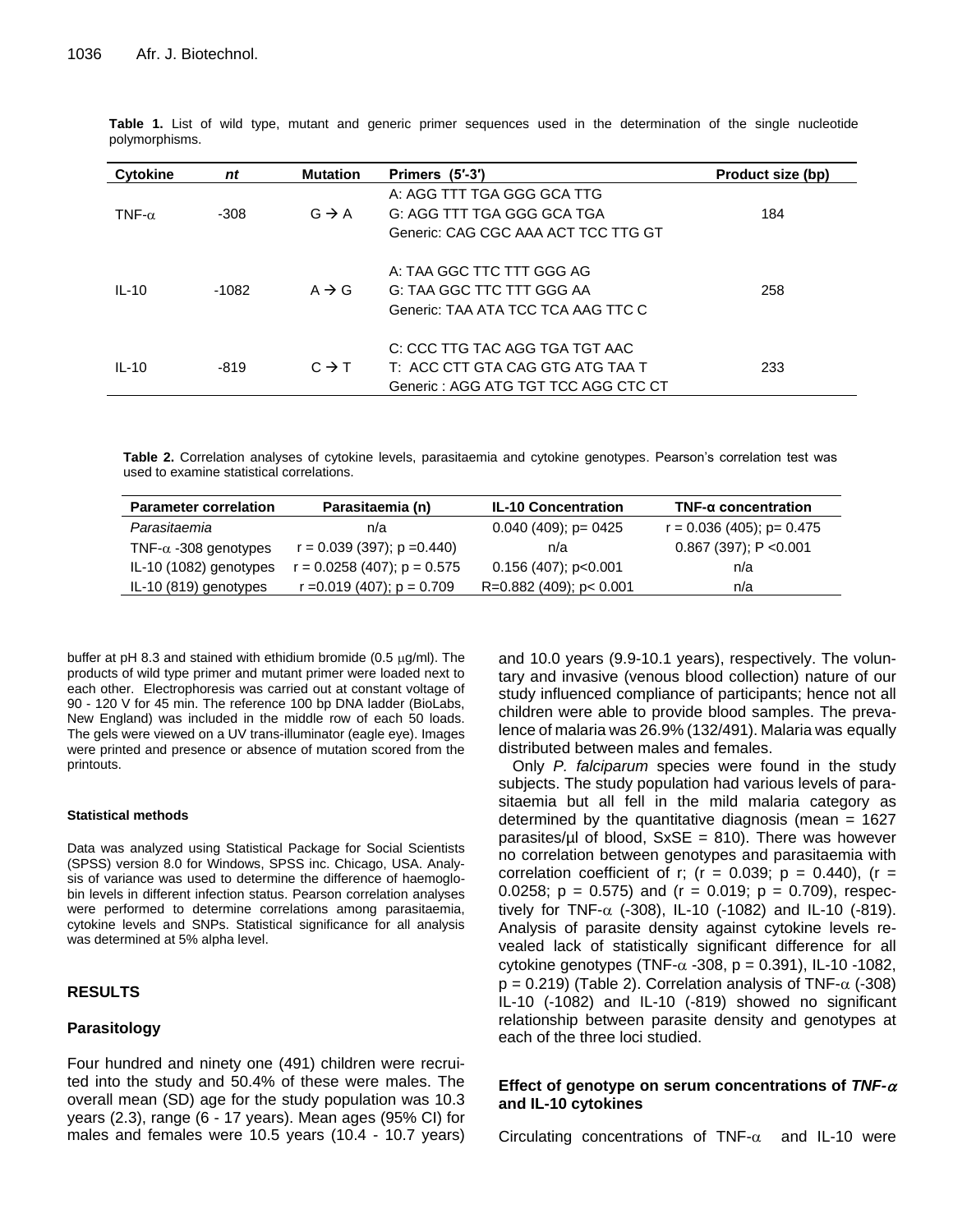|                              |                        | Frequency n (%) |                   |                         |
|------------------------------|------------------------|-----------------|-------------------|-------------------------|
| <b>Cytokine polymorphism</b> | <b>Allele/Genotype</b> | <b>Infected</b> | <b>Uninfected</b> | <b>Total population</b> |
|                              | G                      | 185 (87)        | 522 (90)          | 707 (89)                |
|                              | A                      | 27(13)          | 60 (10)           | 87 (11)                 |
| TNF- $\alpha$ -308G/A        | GG                     | 82(77)          | 234 (80)          | 316 (80)                |
|                              | GA                     | 21(20)          | 54 (19)           | 75 (19)                 |
|                              | AA                     | 3(3)            | 3(1)              | 6(2)                    |
|                              | A                      | 118 (53)        | 311(53)           | 492 (53)                |
|                              | G                      | 104(47)         | 281 (47)          | 385 (47)                |
| IL-10 1082 A/G               | AA                     | 7(6)            | 15(5)             | 22(5)                   |
|                              | AG                     | 104 (94)        | 281 (95)          | 385 (95)                |
|                              | GG                     | 0(0)            | 0(0)              | 0(0)                    |
|                              | т                      | 173 (78)        | 459 (78)          | 632 (78)                |
|                              | C                      | 49 (22)         | 133 (22)          | 182 (22)                |
| IL-10 819 T/C                | TT                     | 297 (63)        | 189 (64)          | 486 (64)                |
|                              | ТC                     | 131 (28)        | 81 (27)           | 212(27)                 |
|                              | CС                     | 43 (9           | 26(8)             | 69 (9)                  |

Table 3. Allele and genotype frequencies obtained for the TNF- $\alpha$  and IL-10 genes in the study population.

compared across the genotypes homozygous wild type, heterozygous and homozygous mutant for TNF- $\alpha$  -308G/A, IL-10 (-1082A/G and IL-10 (-819C/T). The Pearson correlations between cytokine levels and genetic variants were high (Table 2). Overall, all of the mutations corresponded to their cytokine levels. Percent frequency of TNF- $\alpha$  G<sup>\*</sup> allele (87 vs. 90%) and GG genotype (77 vs. 80%) were lower in infected subjects than in uninfected individuals. Likewise TNF- $\alpha$  A\* was higher in infected individuals (3%) than in uninfected (1%) but the difference were not statistically significant ( $\chi^2$  = 1.820; p = 0.403). Both IL-10 -1082A/G alleles occurred with the same frequency in malaria and malaria negative. Both A\* and G\* alleles had high representation in the population with G\* having 53% and A\* 47%. No homozygosity for mutant allele IL-10 -1082 G\* was observed in this study population*.* IL 10 -819 alleles and genotypes also had the same frequency in *P. falciparum* infected and uninfected subjects, however the major allele  $T^*$  was three times more prevalent than the minor allele IL-10 -819C\*. TNF- $\alpha$ -308, IL-10 -1082 and IL-10 -819 SNPs were examined using chi-square test to establish whether each was associated with susceptibility to malaria in the children. However, the distribution of genotypes did not differ significantly between malaria infected and compared to uninfected for TNF- $\alpha$  -308 ( $X^2$ = 1.820; p= 0.403), IL-10  $(1082)(\frac{\chi^2}{8} = 0.242; p = 0.623)$  and IL-10 -819  $(\frac{\chi^2}{8} = 0.063; p = 0.063)$ p= 0.969).

## **DISCUSSION**

Resistance to malaria is affected by both the host and

parasite factors. Host factors include genetic factors that pre-determine responses to malaria infection. These may include immune response genes and polymorphism in genes controlling acute phase responses. In this study, pro inflammatory cytokine, TNF- $\alpha$  and anti-inflammatory cytokine IL-10 SNPs were investigated to establish distribution of genotypes in malaria and non -malaria subjects living in area of stable *P. falciparum* transmission. SNPs were analysed against *P. falciparum* infection status, parasitaemia and cytokine levels in both groups of participants.

The parasite counts obtained and severity of infection as defined from the clinical presentation showed that the level of parasitaemia is neither related to any genetic make-up nor TNF- $\alpha$  or IL-10 serum levels (Table 2). This is in agreement with the results obtained from studies done in Tanzania and Gabon (Migot-Nabias et al., 2000; Mombo et al., 2003; Stirnadel et al., 1999) where lack of association between TNF- $\alpha$  and IL-10 genetic variants and *P. falciparum* infection were observed. The present study did not find correlations between TNF- $\alpha$  - 308 and parasitaemia which is in accordance with findings from Burkina Faso by Flori et al. (2005). Instead they went on to find significant correlation between TNF- $\alpha$  -1031T, TNF- $\alpha$  1304A and TNF- $\alpha$  851A and parasitaemia which is suggestive of involvement of TNF- $\alpha$  genetic variants in *P. falciparum* infection.

Variation was observed on TNF- $\alpha$  - 308 gene where 2% (6) were AA, 19.0% (75) GA and 80% (316) GG. The AA genotype predicts high production of TNF- $\alpha$  and the AG genotype predicts a medium level production while GG predicts low-level production of TNF- $\alpha$ . This was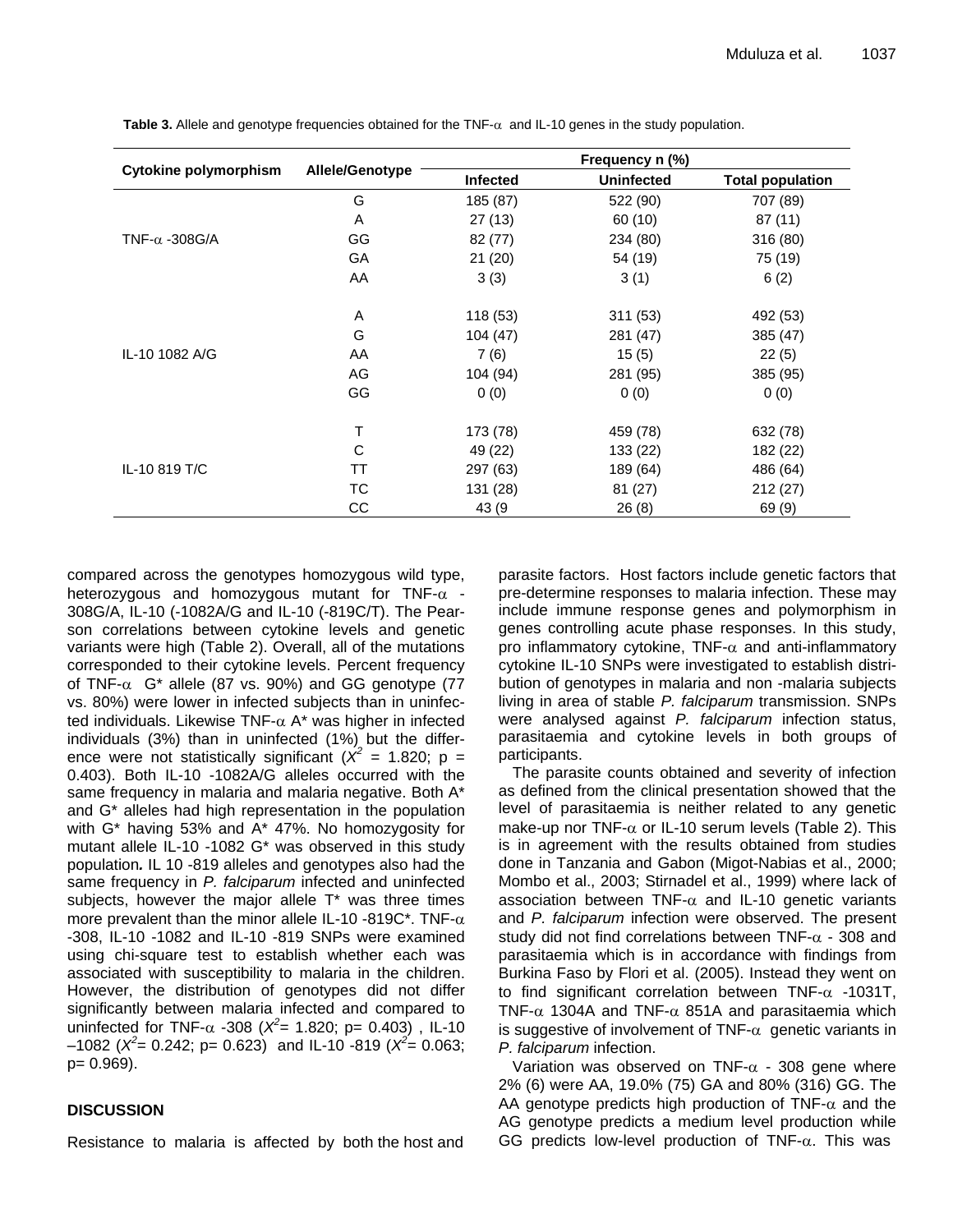confirmed when plasma levels of TNF- $\alpha$  were found to correlate well with the TNF- $\alpha$  -308 genotypes (Table 2). This is consistent with what was reported in other studies (Cuenca et al., 2001; Grau et al., 1989; Wilson et al., 1997). We would have expected the patients with very high levels of TNF- $\alpha$ , carriers of TNF- $\alpha$  -308 AA genotype present with severe malaria but in this study we found no relationship suggesting counteraction from other inflammatory controlling agents. Tumour necrosis factor alpha has been associated with the malaria immunopathology in that it is a pro-inflammatory cytokine and induces adhesion molecules such as ICAM-1, E-selectin and V-CAM-1 (Liz-Grana et al., 2001). May be the pathology observed in our study could have been due to other factors or other pro-inflammatory cytokine gene polymorphisms such as IL-1 or IFN- $v$ . Other studies carried out in Gambian children and Sri Lankans have reported strong association of TNF-α -308A with susceptibility to severe malaria (McGuire et al., 1994, 1999; Wattavidanage et al., 1999). While findings showing association have been reported in different regions, contradicting findings were also reported in Thai (Hurme et al., 1998), Sudan (Mergani et al., 2010) and Gabon (Meyer et al., 2002). Such discrepant results make it difficult to fully understand the role of TNF- $\alpha$  -308G/A polymorphism in malaria. The conflicting results may suggest that TNF- $\alpha$  -308A may not be the mutation responsible for the phenotypic variations observed in malaria but others not analysed in this study. Also TNF- $\alpha$  -308A may be in linkage disequilibrium with a causal mutation close to the TNF- $\alpha$  gene such as MHC genes or other loci on TNF- $\alpha$  gene. Flori et al. (2005) however failed to show linkage disequilibrium of TNF- $\alpha$  -308 with any of the ten other SNPs they studied on TNF-  $\alpha$  but had previously shown linkage of mild malaria with MHC genes. The TNF- $\alpha$  promoter variants influence the balance of IL-10: TNF- $\alpha$  in the plasma, which in turn, affects the outcome in terms of clinical complications.

As with TNF- $\alpha$ , genotypic variation in the promoter region of IL-10 has been shown to account for the differences in the levels that are produced by an individual. IL-10 is an anti-inflammatory cytokine whose levels are critical in modulating the inflammatory response. The IL-10 gene contains three common polymorphisms (that is, - 1082, -819 and -592) that have been reported to influence gene expression (Flori et al., 2005; Rees et al., 2002; Turner et al., 1997) with a two fold increase in transcriptional activity compared to the G allele. In this study, two polymorphisms -1082 and -819 were investigated and in accordance with these previous findings, the \*G and \*C allele carriers were demonstrated to be high and low producers of IL 10. GG and CC genotypes for - 1082 and -819, respectively are associated with increased IL-10 production, while the -1082A and -819T are associated with a reduced production of IL-10. None of the participants were homozygous GG for IL-10 -1082. In our study, interleukin-10 (-1082) did not give much variation, 95% (385) of the subjects were of the genotype

AG while only 5% (22) subjects had the genotype AA. The AA individuals are expected to be low producers of IL-10 (Abel et al., 1997) and more prone to severe malaria since the cytokine is required to counteract the effects of the pro-inflammatory cytokines such as  $TNF-\alpha$ . As with TNF- $\alpha$  there was no evidence of IL-10 -1082 A/G association with malaria. There was also no association of IL-10 genotypes at position -819 of IL-10 gene promoter. The findings are consistent with those reported in Gambian children (Jallow et al., 2005) and Thailand (May et al., 2000; Ohashi, 2002) where lack of association between malaria susceptibility and IL-10 polymorphism was reported. In the current study, subjects that were found to be AG carriers presented with mild malaria. Individuals with AG genotype are expected to produce medium levels of IL-10 a phenomenon that was confirmed in the current study. Upon analysis of association between IL-10 genotypes and parasite density, neither - 819 nor -1082 produced evidence of relationship. These results are in accordance with findings from Carpenter et al. (2009) who also investigated the host genetic control of malaria susceptibility using parasite levels and clinical episodes. The results of this study raises the possibility that susceptibility to malaria is determined by IL-10 polymorphisms that were not typed in these investigations or that the effect depends on a specific combination of SNPs and microsatellite repeats with several allelic forms, being present. In conclusion, this study did not produce evidence of genetic influence of TNF- $\alpha$  (-308G/A), IL-10 (-1082A/G) and IL-10 (-819C/T) on development of clinical malaria in this Zimbabwean population.

## **ACKNOWLEDGEMENTS**

We acknowledge the Secretary for Health and Child Welfare of Zimbabwe for providing financial support for field data collection activities through ENHR. The Fulbright Senior Research Scholar to TM and The Fogarty grant to NK provided financial support for laboratory data analysis.

## **REFERENCES**

- Abel L, Dessein AJ (1997).The impact of host genetics on susceptibility to human infectious diseases. Curr. Opin. Immunol. 9:509-516.
- Aikawa M, Iseki M, Barnwell JW, Taylor D, Oo MM, Howard RJ (1990). The pathology of human cerebral malaria. Am. J. Trop. Med. Hyg. 43:30-37.
- Carpenter D, Rooth I, Färnert A, Abushama H, Quinnell RJ, Shaw MA (2009). Genetics of susceptibility to malaria related phenotypes. Infect. Genet. Evol. 9:97-103.
- Cheesbrough M (1998). District Laboratory Practice in Tropical Countries. Cambridge University Press, Cambridge. pp.246-250.
- Cuenca J, Perez CA, Aguirre AJ, Schiattino I, Aguillon JC (2001). Genetic polymorphism at position –308 in the promoter region of the tumour necrosis factor (TNF): implications of its allelic distribution on susceptibility or resistance to diseases in the Chilean population. Biol. Res. 34(3-4):237-241.
- Day NPJ, Hien TT, Schollaardt T, Loc PP, Chuong LV, Chau TTH, Mai NTH, Phu NH, Sinh DX, White NJ, Ho M (1999) The prognostic and